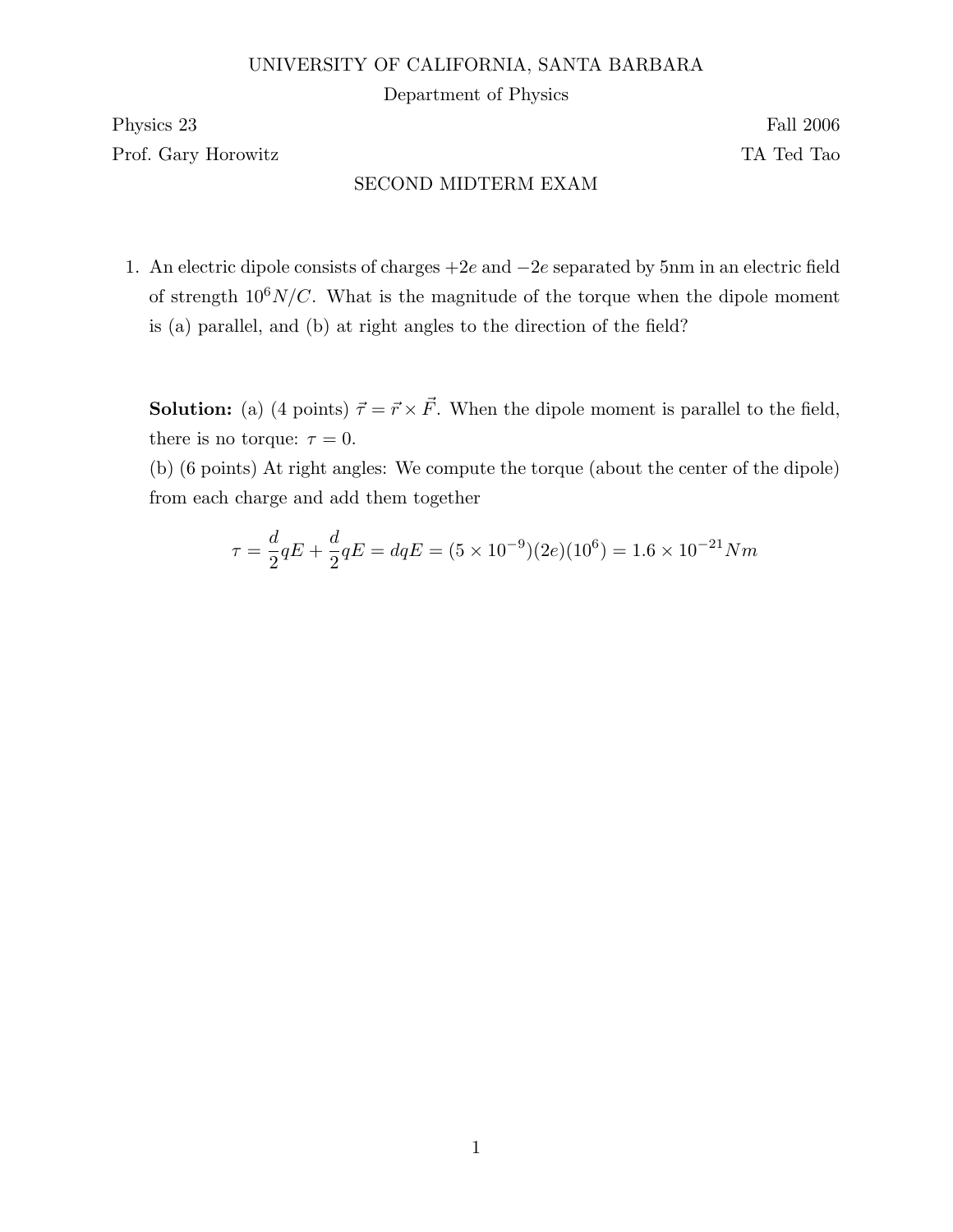- 2. A thin, infinitely long cylinder has charge  $\lambda = 10^{-8}C/m$ . The cylinder is .2m in radius.
	- a. What is the electric field at a radius r? Consider both  $r > .2m$  and  $r < .2m$ .
	- b. What is the electric potential at radius r? Assume  $V = 0$  at the center of the cylinder.

**Solution:** (a) (8 points) Use Gauss' Law with cylindrical surfaces of radius  $r$  and length L. There is no contribution to the flux from the caps. For  $r < 0.2m$ , there is no enclosed charge, so  $\vec{E} = 0$ . For  $r > .2m$ , we have

$$
2\pi rLE(r) = \frac{\lambda L}{\epsilon_0}
$$

so

$$
E(r) = \frac{\lambda}{2\pi\epsilon_0 r} = \frac{(10^{-8}C/m)(18 \times 10^9 N m^2/C^2)}{r} = \frac{180}{r}N/C
$$

(b) (7 points) Integrating the electric field out from  $r = 0$ , we find  $V = 0$  for  $r < .2m$ , and

$$
V(r) = -\frac{\lambda}{2\pi\epsilon_0} \int_{.2}^{r} \frac{dr}{r} = -180 \ln(r/.2m)
$$
 Volts

for  $r > .2m$ .